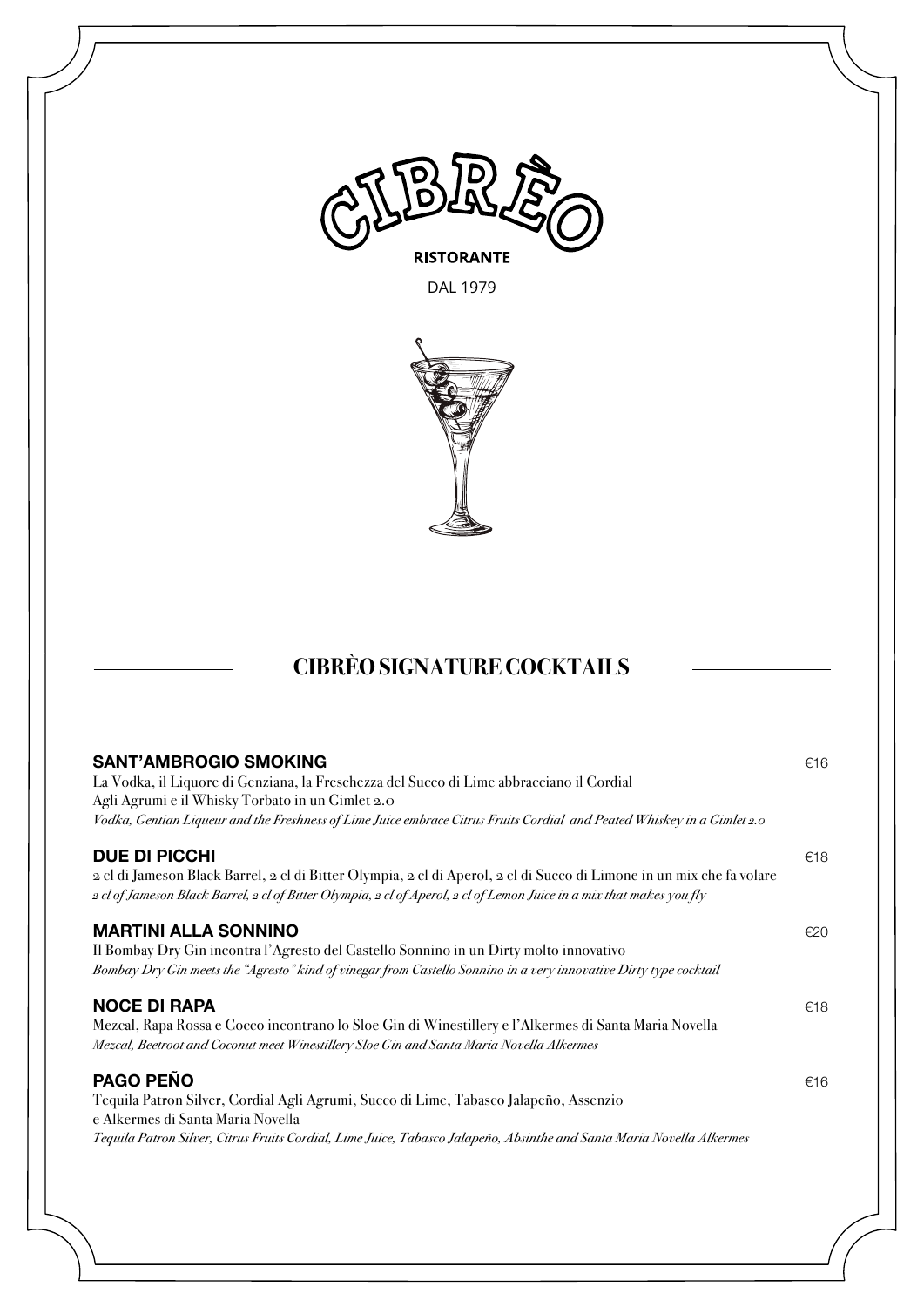| <b>BRUSCHETTA MARTINI</b><br>Vodka, Italicus, Pomodoro, Zafferano, Aria di Pane e Basilico (come nelle migliori bruschette)<br>Vodka, Italicus, Tomato, Saffron, Air of Bread and Basil (as in the best Bruschetta)                                                               | €18 |
|-----------------------------------------------------------------------------------------------------------------------------------------------------------------------------------------------------------------------------------------------------------------------------------|-----|
| <b>QUASI-QUASI SOUR</b><br>Il Nostro "Quasi Whisky Sour" a base di Casamigos Anejo, Succo di Lime, Zucchero e Caramello Salato<br>Our "Almost Whiskey Sour" based on Casamigos Anejo, Lime Juice, Sugar and Salted Caramel                                                        | €22 |
| <b>JOHNNY STECCHINO</b><br>Black Label, Infuso di Burro di Arachidi, Caramello Salato, Bitter alle Ciliegie<br>e Banana Caramellata in un insolito mix gourmet<br>Black Label, Peanut Butter Infusion, Salted Caramel, Cherry Bitter and Caramel Banana in an unusual gourmet mix | €20 |
| <b>NEGRONI DEL CIBRÈO</b><br>Old Tom Gin e Vermouth Rosso di Winestillery amalgamati ad hoc con China Clementi<br>e Alkermes di Santa Maria Novella<br>Old Tom Gin and Winestillery Red Vermouth well mixed with Clementi China and Santa Maria Novella Alkermes                  | €20 |
| <b>BLOODY PICCHI</b><br>La Nostra "Pomarola" sapientemente condita e invasa dal Gin Infuso ai Capperi di Pantelleria<br>Our Tomato Sauce wisely seasoned, overflowed by Caper Infused Gin                                                                                         | €18 |
| <b>PINZIMONIO SOUR</b><br>Whiskey di Segale Bulleit, Zucchero e Succo di Limone conditi ad arte con Sedano, Pepe Rosa e Ravanelli<br>Bulleit Rye Whiskey, Sugar and Lemon Juice wisely seasoned with Celery, Pink Pepper and Radish                                               | €18 |
| ROSA, ROSAE, ROSAE<br>Lo storico Elisir di Santa Maria Novella infuso alle Rose incontra una Bollicina<br>Toscana e si impreziosisce di Fiocchi d'Oro<br>The Historical Santa Maria Novella Rose Elixir meets a Tuscan Sparkling Wine and gets enriched by Gold Flakes            | €22 |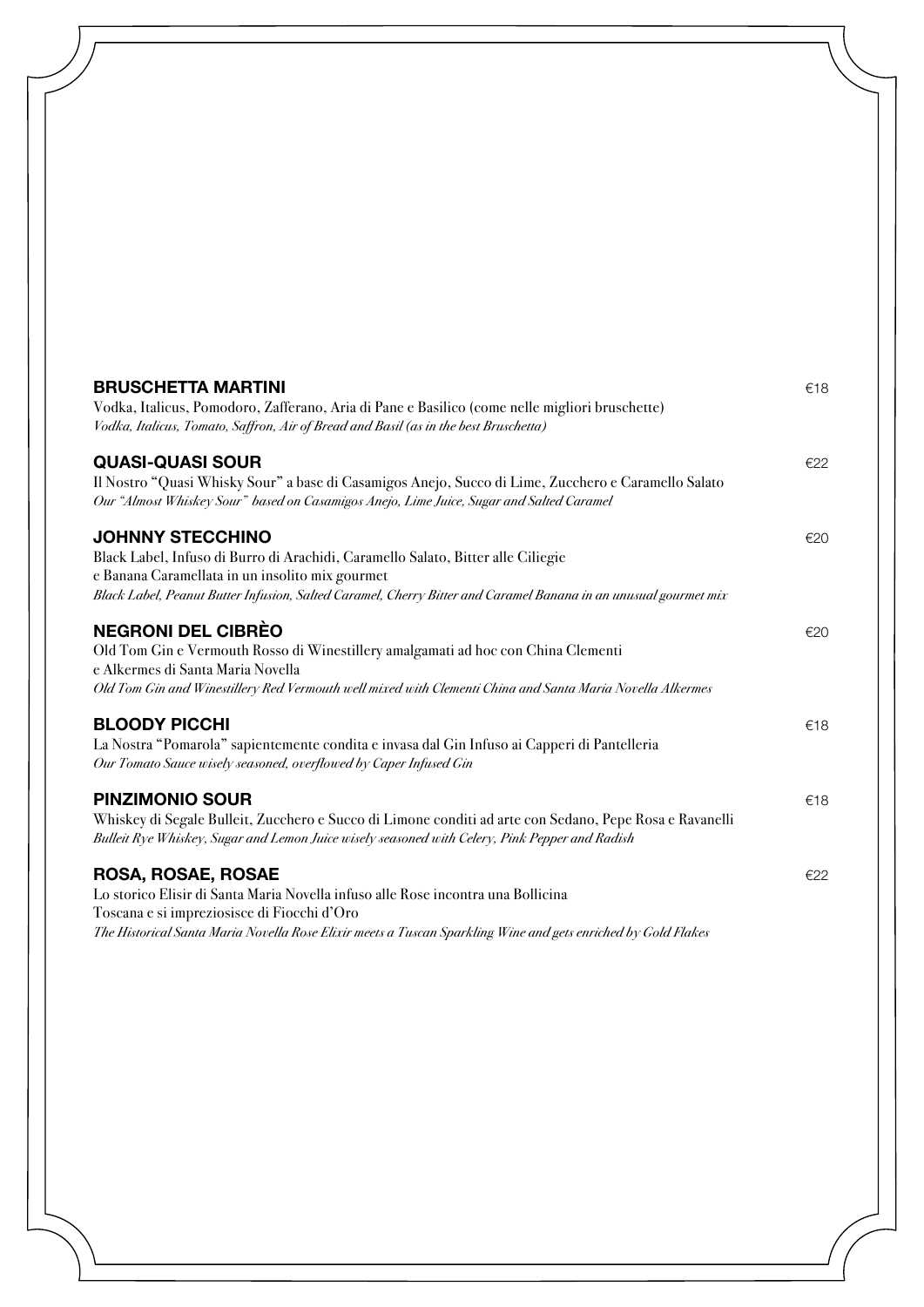

### **COCKTAILS INTERNAZIONALI**

*Classic Cocktails*

| <b>AMERICANO</b><br>Vermouth Rosso, Bitter, Soda<br>Red Vermouth, Bitter, Soda Water                                                                    | €18 |
|---------------------------------------------------------------------------------------------------------------------------------------------------------|-----|
| <b>AVIATION</b><br>Gin, Maraschino, Liquore alla Violetta, Succo di Lime<br>Gin, Maraschino, Violette Liqueur, Lime Juice                               | €18 |
| <b>COCKTAIL MARTINI</b><br>Gin o Vodka, Vermouth Dry<br>Gin or Vodka at your choice, Dry Vermouth                                                       | €18 |
| <b>DAIQUIRI</b><br>Rum Chiaro, Succo di Lime, Zucchero<br>White Rum, Lime Juice, Sugar                                                                  | €18 |
| <b>ESPRESSO MARTINI</b><br>Vodka, Liquore al Caffè, Caffè Espresso, Zucchero<br>Vodka, Coffee Liqueur, Espresso Coffee, Sugar                           | €18 |
| <b>HUGO</b><br>St. Germain, Bollicine, Soda, Menta<br>St.Germain, Prosecco, Soda Water, Mint                                                            | €18 |
| <b>LONG ISLAND ICED TEA</b><br>Rum, Gin, Vodka, Cointreau, Zucchero, Succo di Limone, Coca Cola<br>Rum, Gin, Vodka, Cointreau, Sugar, Lemon Juice, Coke | €18 |
| <b>MANHATTAN</b><br>Rye Whiskey, Vermouth Rosso, Angostura<br>Rye Whiskey, Red Vermouth, Angostura                                                      | €18 |
| <b>MARGARITA</b><br>Tequila, Cointreau, Succo di Lime<br>Tequila, Cointreau, Lime Juice                                                                 | €18 |
| <b>MOSCOW MULE</b><br>Vodka, Succo di Lime, Ginger Beer<br>Vodka, Lime Juice, Ginger Beer                                                               | €18 |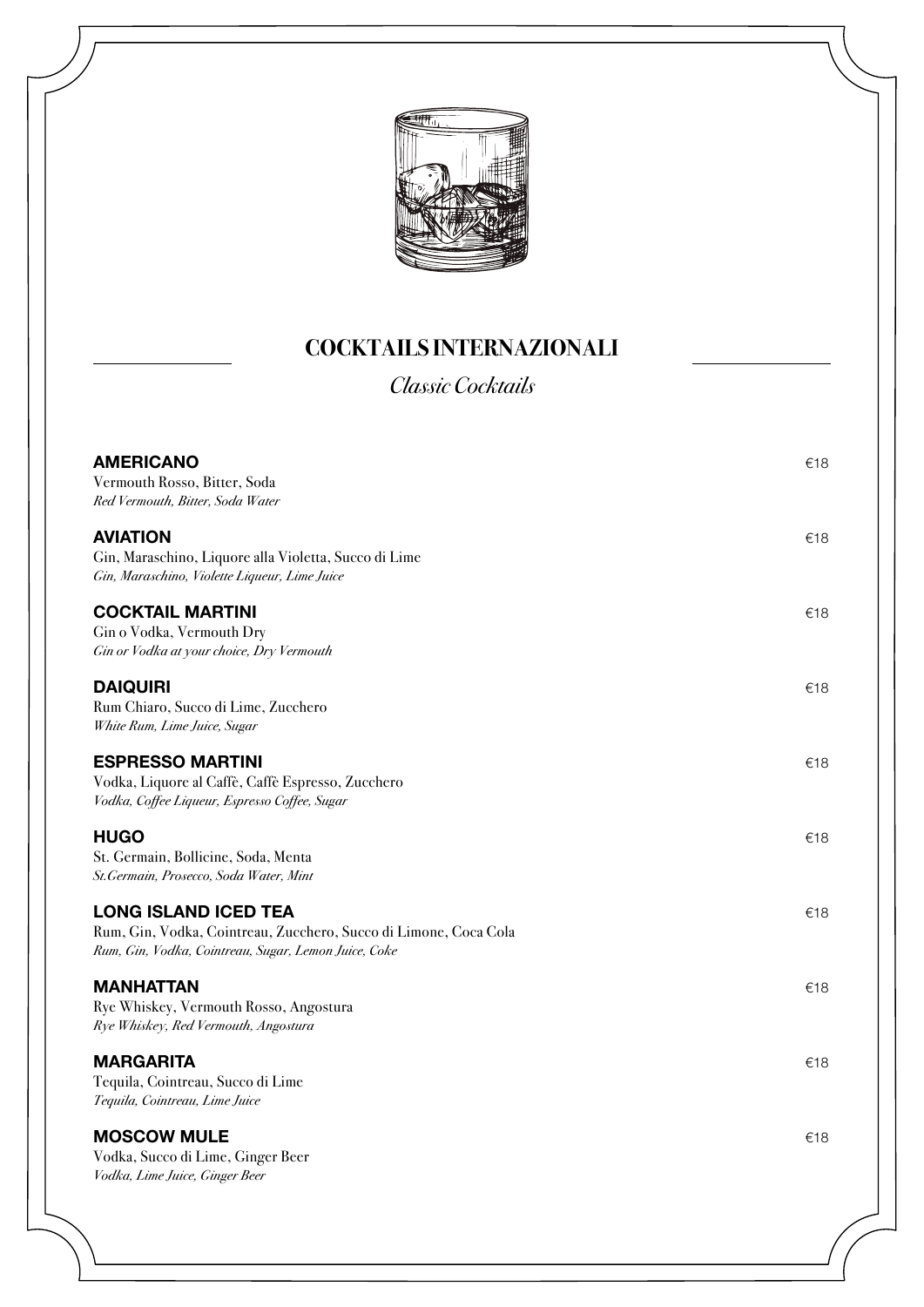| <b>NEGRONI</b><br>Gin, Vermouth Rosso, Bitter<br>Gin, Red Vermouth, Bitter                                                                                 | €18 |
|------------------------------------------------------------------------------------------------------------------------------------------------------------|-----|
| <b>OLD FASHIONED</b><br>Bourbon Whiskey, Zucchero, Angostura<br>Bourbon Whiskey, Sugar, Angostura                                                          | €18 |
| <b>SAZERAC</b><br>Cognac o Rye Whiskey, Zucchero, Bitter Peychaud's, Assenzio<br>Cognac or Rye Whiskey at your choiche, Sugar, Peychaud's Bitter, Absinthe | €18 |
| <b>SPRITZ</b><br>Aperol o Campari, Bollicine, Soda<br>Aperol or Campari at your choice, Prosecco, Soda Water                                               | €18 |
| <b>WHITE LADY</b><br>Gin, Cointreau, Succo di Limone                                                                                                       | €18 |

*Gin, Cointreau, Lemon Juice*



## **MOCKTAILS**

| <b>WINTER GARDEN</b><br>Seedlip Garden, Acido Citrico, Olive, Soda<br>Seedlip Garden, Citric Acid, Olives, Soda       | €16 |
|-----------------------------------------------------------------------------------------------------------------------|-----|
| <b>SUMMER GARDEN</b><br>Seedlip Groove, Arancia, Cetriolo, Ginger Ale<br>Seedlip Groove, Orange, Cucumber, Ginger Ale | €16 |
| <b>FRUTTETO</b><br>Arancia, Lime, Mirtilli, Lamponi, Menta<br>Orange, Lime, Blueberries, Raspberries, Mint            | €16 |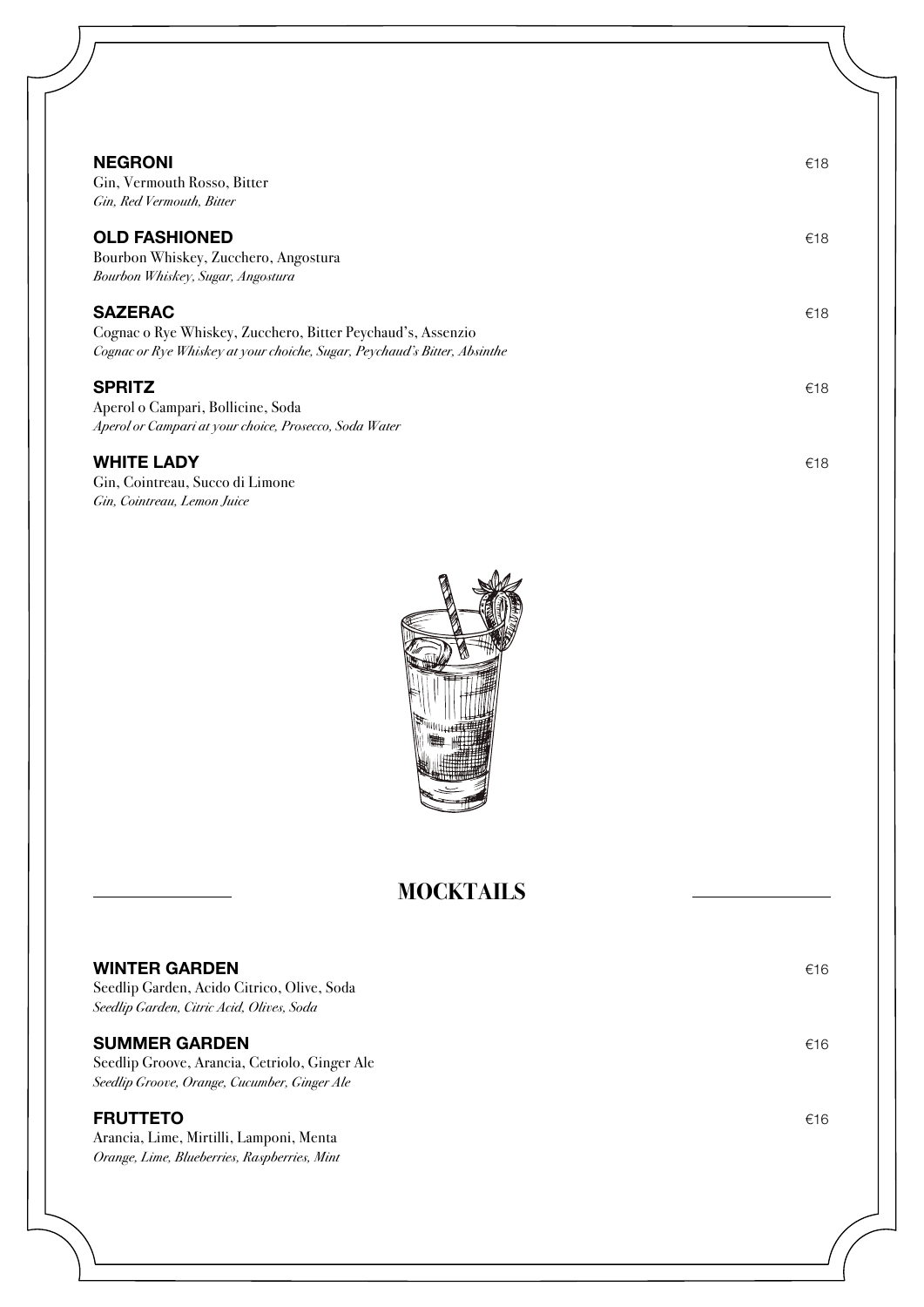

**BIRRE**

*Beers*

#### **BIRRIFICIO ARTIGIANALE PETROGNOLA – CRAFT BEER SELECTION FROM PETROGNOLA BREWERY**

#### **SASSOROSSO 0,33 LT.** €10

Artigianale Ambrata al Malto di Farro *Artisanal Amber Beer brewed with Spelt Malt*

#### **MONTEFIORE 0,33 LT.** €10

Artigianale Chiara al Malto di Farro *Artisanal Light Beer brewed with Spelt Malt*

#### **BIRRIFICIO ARTIGIANALE SAN QUIRICO – CRAFT BEER SELECTION FROM SAN QUIRICO BREWERY**

| <b>IRIS 0,38 LT.</b><br>Birra Chiara<br><b>Blonde Beer</b>                         | €12 |
|------------------------------------------------------------------------------------|-----|
| <b>GIULITTA 0,38 LT.</b><br>Birra Doppio Malto Ambrata<br>Double Malt Amber Beer   | €12 |
| <b>ARTHEMISIA 0,75 LT.</b><br>Birra Chiara Doppio Malto<br>Double Malt Blonde Beer | €22 |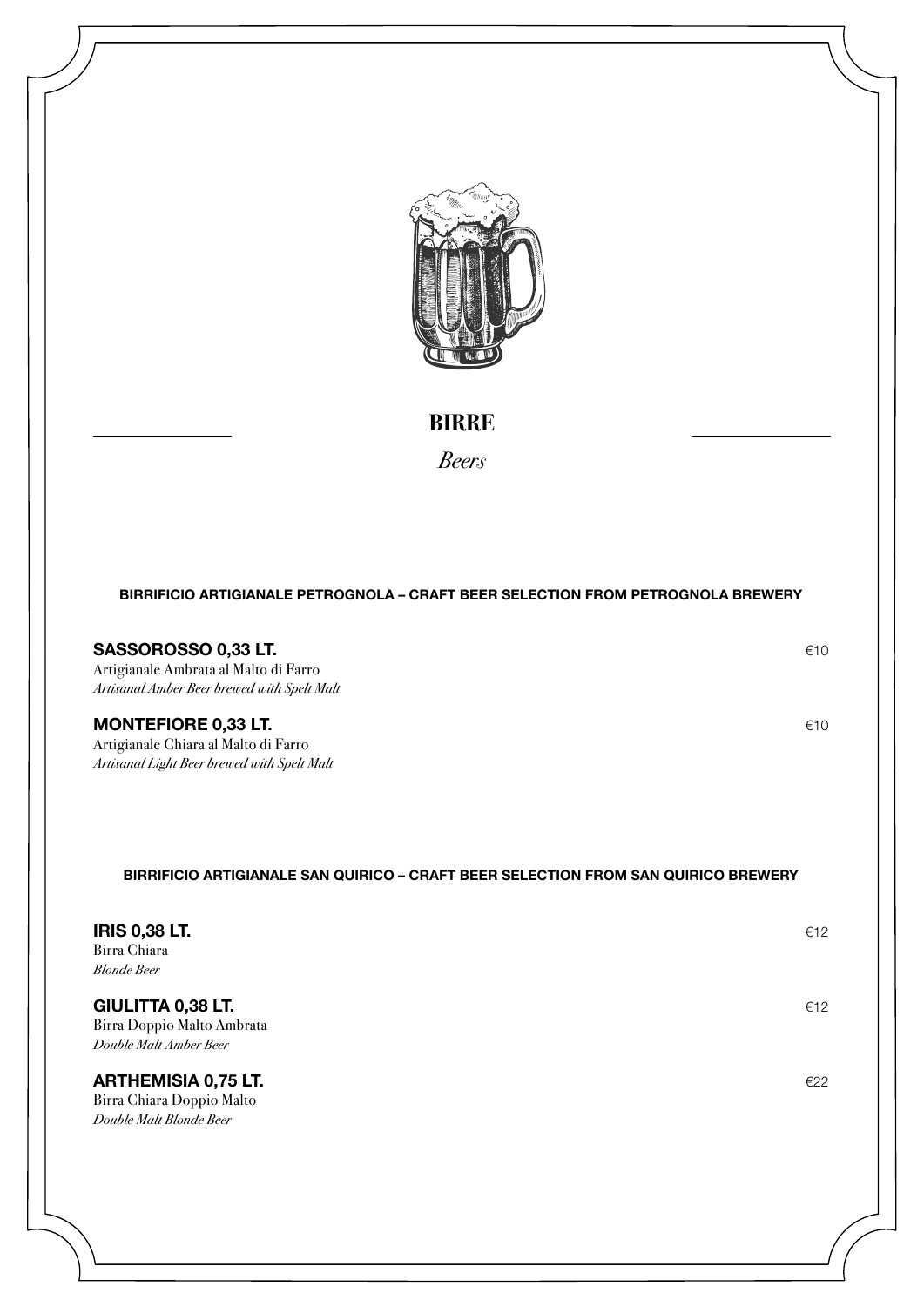| <sup>tan n</sup> a alk<br><sup>Ma</sup> ske <del>rall</del> |
|-------------------------------------------------------------|
|                                                             |
|                                                             |
| ₫                                                           |

## **VODKA**

| <b>GREY GOOSE</b><br><b>KETEL ONE</b><br><b>TITO'S</b><br><b>VKA</b><br><b>BELUGA</b> | €18<br>€18<br>E2C<br>E2C<br>€25 |
|---------------------------------------------------------------------------------------|---------------------------------|
| <b>REYKA</b>                                                                          | €25                             |
| <b>CRYSTAL HEAD</b>                                                                   | €30                             |

## **AGAVE**

| <b>MONTELOBOS MEZCAL</b>          | E20 |
|-----------------------------------|-----|
| <b>PATRÓN REPOSADO</b>            | f2C |
| <b>PATRON SILVER</b>              | €20 |
| <b>CASAMIGOS BLANCO</b>           | E25 |
| PERRO DE SAN JUAN ESPADIN ABOCADO | €25 |
| <b>CASAMIGOS ANEJO</b>            | €30 |
|                                   |     |

| ×<br>v<br>. .<br>۰. |  |
|---------------------|--|
|---------------------|--|

| <b>BON ST. PREMIUM 47%</b>           | €18 |
|--------------------------------------|-----|
| <b>GINARTE</b>                       | €18 |
| <b>GRIFU</b>                         | €18 |
| <b>G'VINE FLORAISON</b>              | €18 |
| <b>ROKU</b>                          | €18 |
| <b>TANQUERAY TEN</b>                 | €18 |
| <b>WINESTILLERY DRY GIN</b>          | €18 |
| <b>GILT</b>                          | €20 |
| <b>GINEPRAIO</b>                     | €20 |
| <b>HENDRICK'S</b>                    | €20 |
| <b>OLD ENGLISH</b>                   | €20 |
| <b>OXLEY</b>                         | €20 |
| <b>PETER IN FLORENCE</b>             | €20 |
| <b>SABATINI</b>                      | €20 |
| <b>WINESTILLERY OLD TOM</b>          | €20 |
| <b>ELEPHANT</b>                      | €25 |
| <b>GIL PEATED</b>                    | €25 |
| <b>HENDRICK'S MIDSUMMER SOLSTICE</b> | €25 |
| Z44                                  | €25 |
| <b>DEATH'S DOOR</b>                  | €28 |
| <b>HAPUSA</b>                        | €28 |
|                                      |     |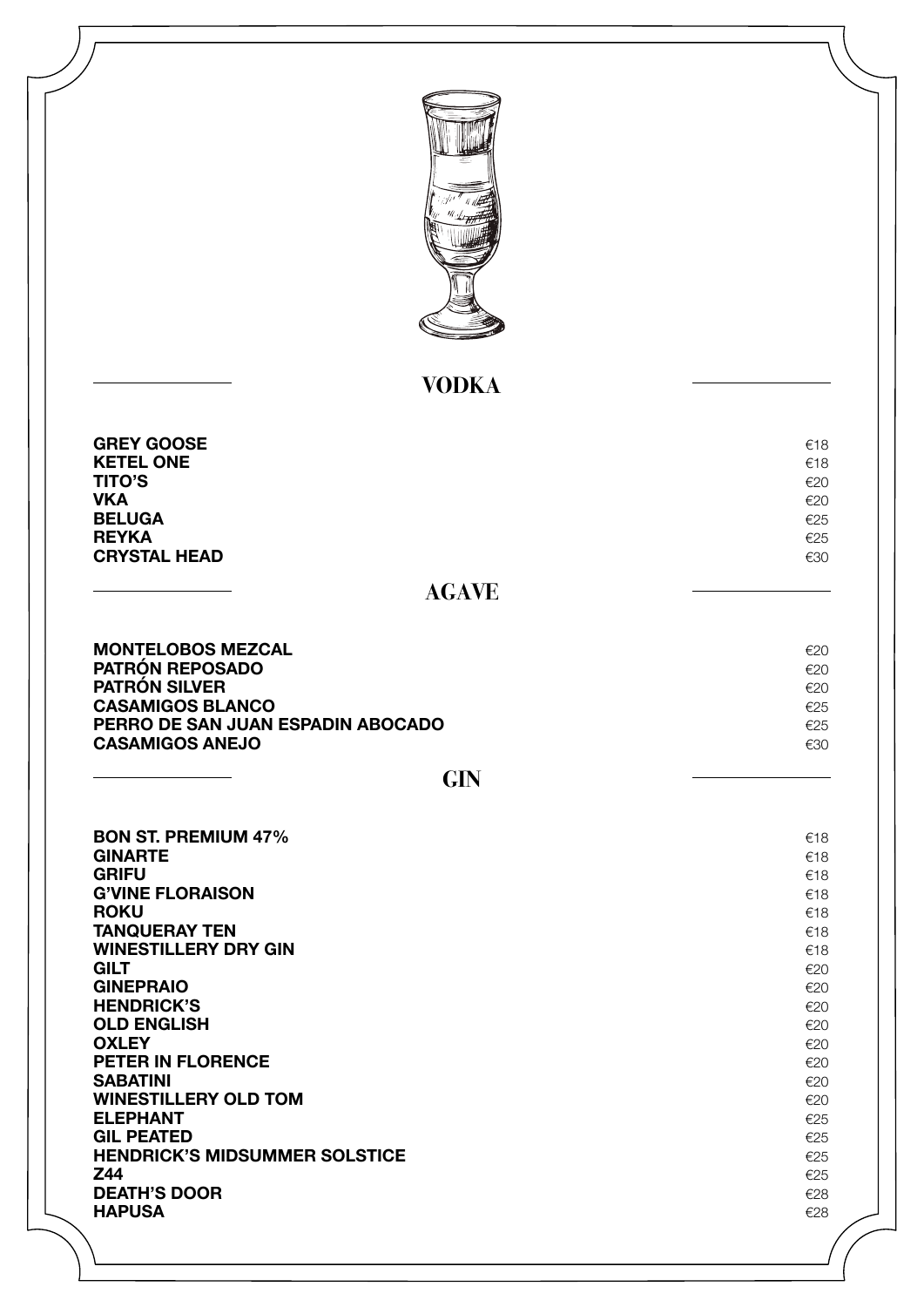

### **WHISKY & WHISKEY**

| ARDBEG 10 Y.O.                   | €18 |
|----------------------------------|-----|
| <b>BULLEIT BOURBON</b>           | €18 |
| <b>BULLEIT RYE</b>               | €18 |
| <b>CUTTY SARK PROHIBITION</b>    | €18 |
| <b>GLENDALOUGH DOUBLE BARREL</b> | €18 |
| <b>JAMESON</b>                   | €18 |
| <b>JOHNNIE WALKER BLACK</b>      | €18 |
| <b>MAKER'S MARK</b>              | €18 |
| ROYAL BRACKLA 12 Y.O.            | €18 |
| <b>AKASHI WHITE OAK</b>          | €20 |
| <b>GLENFIDDICH IPA</b>           | €20 |
| <b>KAVALAN SELECT</b>            | €20 |
| LAGAVULIN 16 Y.O.                | €20 |
| <b>NIKKA FROM THE BARREL</b>     | €20 |
| <b>AMRUT FUSION SINGLE MALT</b>  | €25 |
| <b>DAD'S HAT RYE</b>             | €25 |
| KIRIN FUJI SANROKU               | €25 |
| <b>MICHTER'S</b>                 | €25 |
| <b>PORT ASKAIG 100 PROOF</b>     | €25 |
| <b>LAPHROAIG LORE</b>            | €30 |
| ROYAL BRACKLA 16 Y.O.            | €30 |
| <b>JOHNNIE WALKER BLUE LABEL</b> | €50 |
|                                  |     |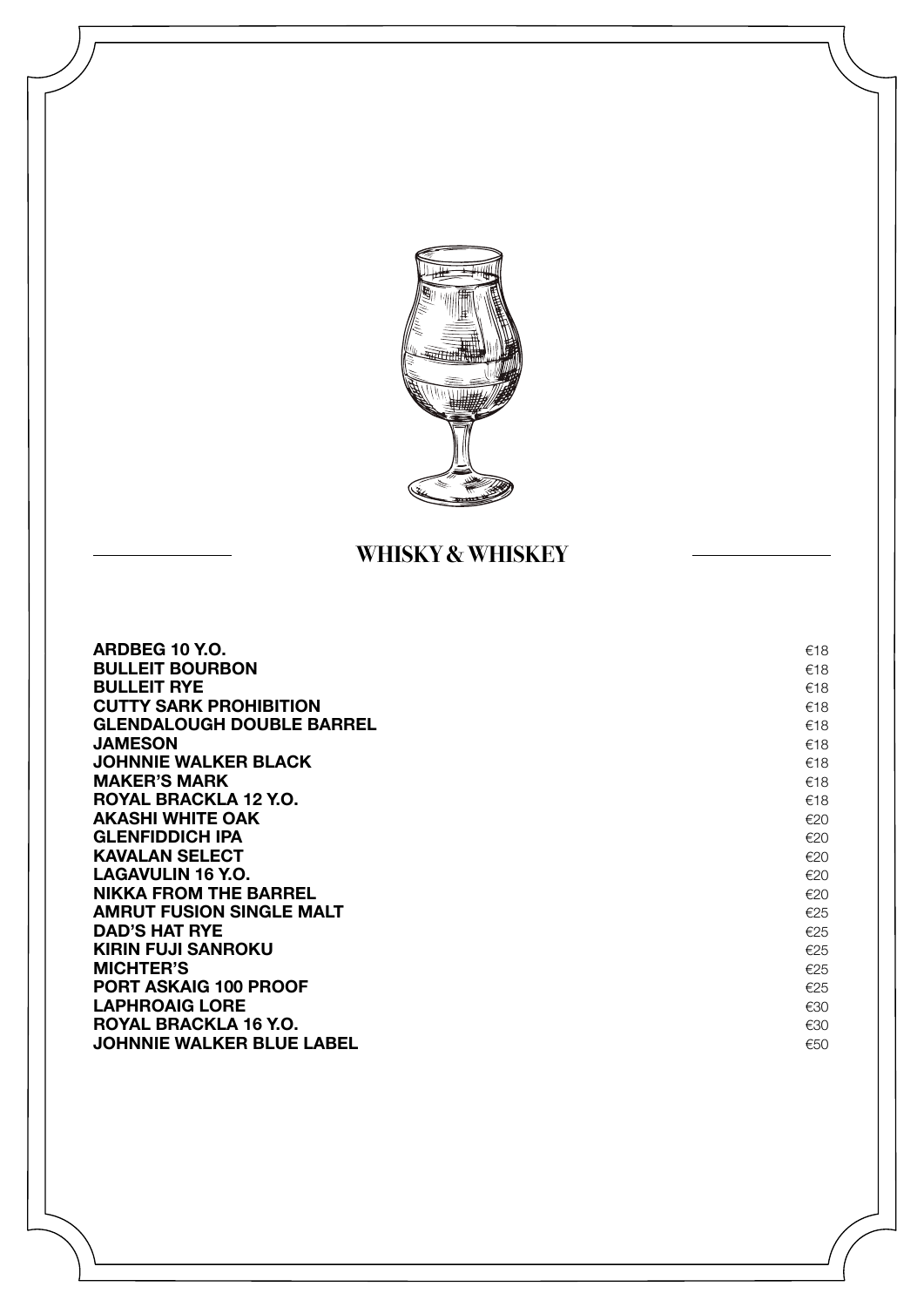

#### **RUM**

**CLAIRIN COMMUNAL** €18<br> **KARUKERA GOLD** €18 **KARUKERA GOLD**<br>**SANTA TERESA** €18 **SANTA TERESA** €18<br>**VERITAS** €18 **VERITAS**  $\epsilon$ <sup>18</sup> **BARCELÓ IMPERIAL €20**<br>**ZACAPA 23 Y.O.** €20 **ZACAPA 23 Y.O.**<br> **PLANTATION OVERPROOF PLANTATION OVERPROOF** €25 **TRANSCONTINENTAL FIJI**<br> **J. BALLY 12 Y.O.** €25 **J. BALLY 12 Y.O.** €30<br>**ZACAPA XO** €35 **ZACAPA XO** 

#### **SPIRITS & CO.**

| <b>STRAVECCHIO</b>                 | €14 |
|------------------------------------|-----|
| <b>GRAPPA BARRIQUE</b>             | €14 |
| <b>GRAPPA MARZADRO LA TRENTINA</b> | €14 |
| <b>GRAPPA MARZADRO ANFORA</b>      | €18 |
| <b>CACHAÇA YAGUARA</b>             | €18 |
| <b>COURVOISIER</b>                 | €18 |
| <b>PISCO QUEBRANTA</b>             | €18 |
| <b>ARMAGNAC</b>                    | €20 |
| <b>HINE RARE</b>                   | €25 |
| <b>RÉMY MARTIN XO</b>              | €40 |
|                                    |     |